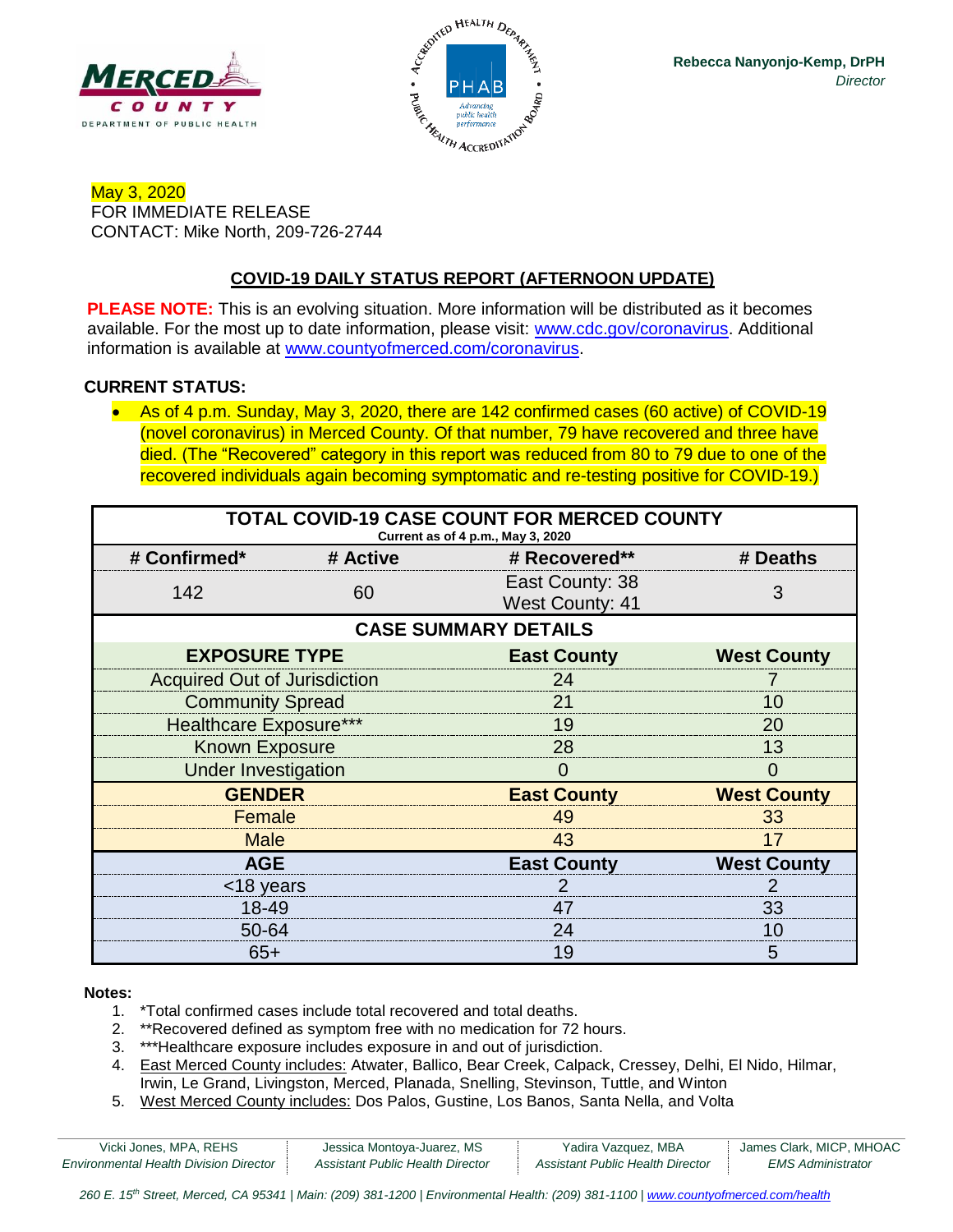• **Community-Specific Reporting:** Due to privacy laws, Merced County had not released a community-specific breakdown of positive cases until Monday, April 13. Due to a relatively low number of positive cases and the size of some of our cities and unincorporated communities, previously releasing those numbers could have been an identifying factor and a breach of patient confidentiality. Furthermore, releasing that type of data could have also created a false sense of security in communities without confirmed cases, leading to greater spread of COVID-19. However, similar to other neighboring counties, Merced County has now reached a high enough case total that patient confidentiality is no longer considered a major risk for communities that have five or more cases. For that reason, we are now releasing community-specific numbers for those that have five or more cases:



*Note: \*Only communities with five or more cases are reported in this graph. The figures in this chart represent confirmed cases, which includes active cases, recoveries, and deaths.*

- Based on information provided by individuals who test positive, Public Health staff will continue to assess risks of exposure and contact any affected individuals.
- Due to privacy laws, the Public Health Department cannot release identifying information related to positive cases.
- In California, there are 53,949 confirmed cases and 2,190 deaths.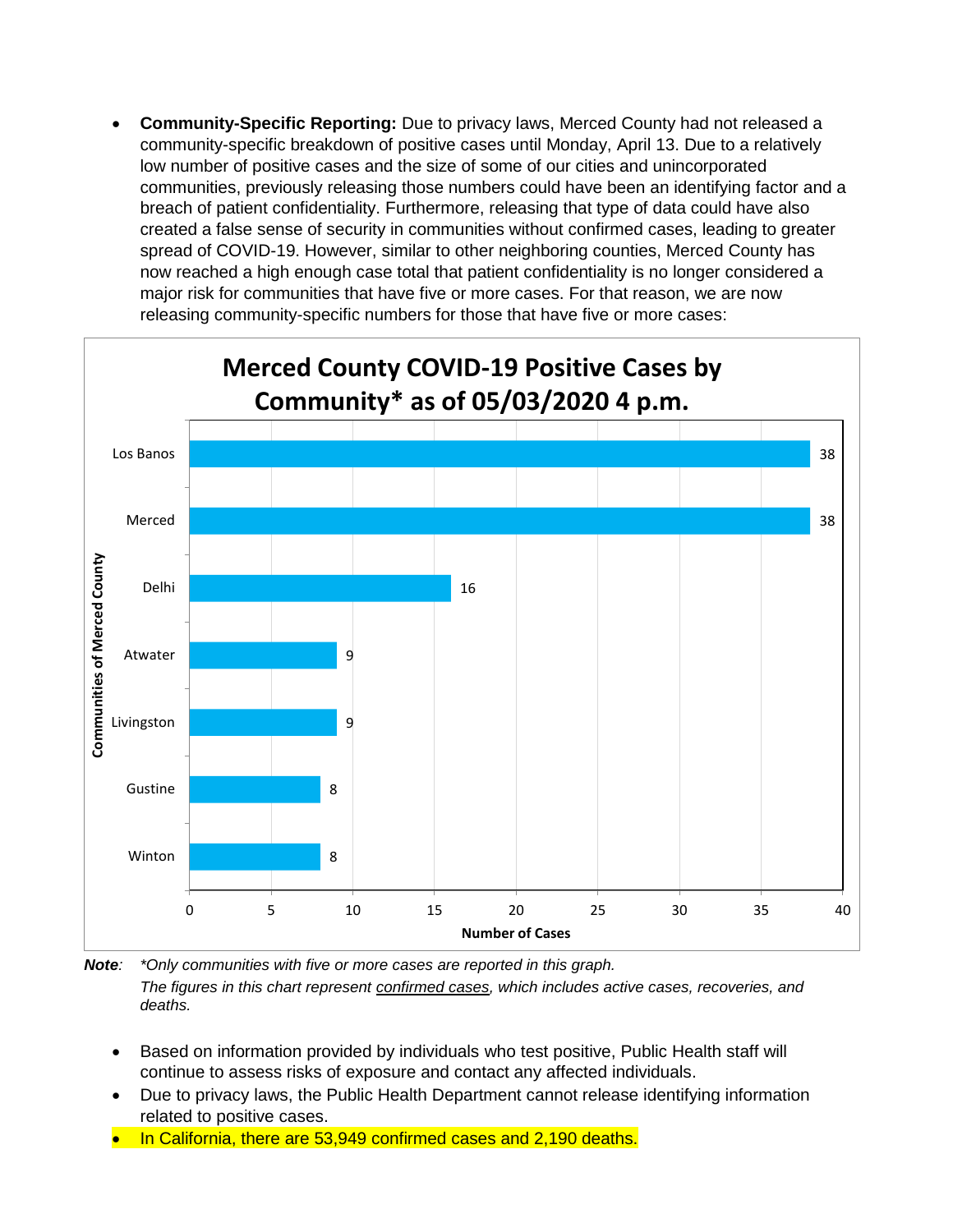## **RECENT ACTIVITIES & UPDATES:**

- Merced County Public Health continues to coordinate with federal, state and local partners to further prepare us for future impacts. This includes working with the California Department of Public Health and the Centers for Disease Control and Prevention to monitor COVID-19.
- In coordination with the Merced County Office of Emergency Services, situational status calls continued this week with local government agencies, schools, and healthcare professionals in our community.
- COVID-19 Testing Available to All Merced County Residents: Thanks to a partnership with the State and OptumServe (a private health services company contracted by the State), a new testing site will open at the Merced County Fairgrounds at 900 Martin Luther King, Jr. Way in Merced on Monday, May 4. The new testing site will allow for more than 100 additional tests a day. The site will be available from 7 a.m. to 7 p.m. Monday through Friday. Due to expected high demand, testing availability was changed to by appointment only in order to prevent unnecessarily-long wait times for clients. Walk-ins will not be accepted at this time.
	- o Register at [www.lhi.care/covidtesting](http://www.lhi.care/covidtesting) or by calling 1-888-634-1123.
- The Merced County COVID-19 information webpage, [www.countyofmerced.com/coronavirus,](http://www.countyofmerced.com/coronavirus) continues to be updated on a daily basis.
- The Merced County Office of Emergency Services and Merced County Department of Public Health proclaimed a local and public health emergency March 13 in order to help address the outbreak. The Board of Supervisors ratified those actions during a March 16 special meeting.
- On March 19, Governor Gavin Newsom announced Executive Order N-33-20, asking California residents to stay at home. On March 20, Merced County's Health Officer also issued an Order directing County residents to remain in their places of residence except to perform or receive essential services.
- The Merced County Public Health Department Operations Center was activated Jan. 27, 2020 (98 days) in order to prepare for COVID-19 in and around our community. The Merced County Emergency Operations Center and Human Services Agency Department Operations Center are also currently active.

## **COVID-19 TESTING UPDATE:**

- COVID-19 Testing Available for All Merced County Residents:
	- o Merced County Fairgrounds: 900 Martin Luther King Jr. Way, Merced
	- $\circ$  7 a.m. to 7 p.m. Monday—Friday
	- o Register at [www.lhi.care/covidtesting](http://www.lhi.care/covidtesting) or by calling 1-888-634-1123
	- o Due to expected high demand, testing availability was changed to by appointment only in order to prevent unnecessarily-long wait times for clients. Walk-ins will not be accepted at this time.
- Within the public health system, every person who has met CDC criteria for severe disease within Merced County has been tested.
- As of Friday, May 1, 2,435 tests have been performed in Merced County: 2,127 negatives, 136 positives, and 172 still pending. These figures include testing through both the commercial and public health lab systems. These numbers will be updated again Monday.
- Public Health is actively identifying other methods to enhance testing capability for providers throughout the community and increase testing county-wide. We will continue to be notified should positive tests come through either system (public health or commercial).
- In late March, Merced County opened two "mobile specimen collection sites" for COVID-19 in order to streamline testing capabilities. Initially, there will be two collection days per week, one on the westside of the County, and one on the eastside of the County. Each site will remain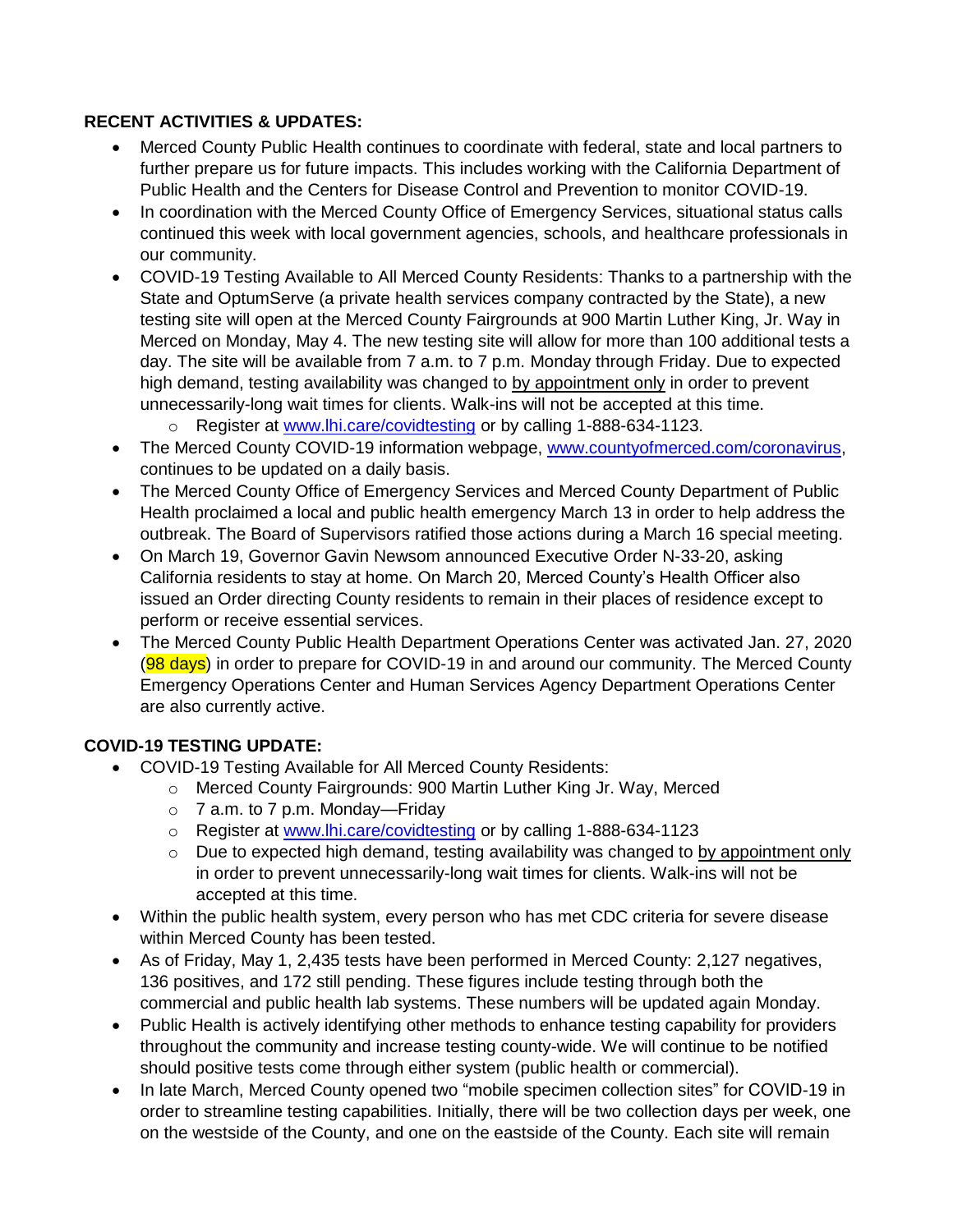open for four hours per day. Additional hours per day and days per week may become more frequent if supply and personnel availability increase.

o **PLEASE NOTE**: Use of these mobile specimen collection sites are by appointment only, and you must have a prescription from a physician and prior approval from the Merced County Department of Public Health. If you do not have a provider and have symptoms call 209-381-1180 for a phone consultation. Anyone without prior approval will not be tested. Locations will be provided to clients once appointments are made. Call 209-381-1180 for more information.

## **COVID-19 SYMPTOMS AND PRECAUTIONS:**

- Coronavirus symptoms include: mild to severe respiratory illness, fever, cough, difficulty breathing, chills, repeated shaking with chills, muscle pain, headache, sore throat, and loss of taste or smell. If symptoms develop, individuals should stay at home to limit exposure to others.
- Anyone who has had contact with a person with possible COVID-19 infection and has the above symptoms should call his/her local health department/health care provider immediately.
- Do not go to your provider's office without calling ahead. Do not call 911 for suspected COVID-19 unless you are having a medical emergency.
- During the flu season, there are steps you can take to protect your health and the health of those around you:
	- o Wash your hands regularly with soap and water for 20 seconds.
	- o Avoid touching your eyes, nose, or mouth with unwashed hands.
	- o Avoid close contact with people who are sick.
	- $\circ$  Stay away from work, school or other people if you become sick with respiratory symptoms such as fever and cough.
	- $\circ$  Cover sneezes or coughs with a tissue, then throw the tissue in the trash.

# **ADDITIONAL RESOURCES:**

- **Sign up for COVID-19 alerts: [www.countyofmerced.com/coronavirus](http://www.countyofmerced.com/coronavirus)**
- Merced County Public Health COVID-19 **Information Webpage**:
	- o [www.countyofmerced.com/coronavirus](http://www.countyofmerced.com/coronavirus)
- Merced County Public Health **Information Line**:
	- o 209-381-1180 (English, Spanish, and Hmong. Live reps. available 8 a.m. to 5 p.m.)
- **Email** COVID-19-specific questions to Merced County Public Health:
	- o COVID19@countyofmerced.com.
- Updated **CDC Information**:
	- o <https://www.cdc.gov/coronavirus/2019-ncov/whats-new-all.html>
- CDC **Resources for Households**:
	- o <https://www.cdc.gov/coronavirus/2019-ncov/community/home/index.html>
- How to **talk to your kids** about the coronavirus:
- o <https://www.pbs.org/parents/thrive/how-to-talk-to-your-kids-about-coronavirus>
- Guidance for **Businesses and Employers**:
	- o <https://bit.ly/2IH2G2u>
	- o [www.covid19.ca.gov](http://www.covid19.ca.gov/)
- Report **Price Gouging**:
	- o <http://www.countyofmerced.com/3381/Price-Gouging>
- Report **Consumer Fraud**:
	- o [www.countyofmerced.com/2322/Consumer-Fraud](http://www.countyofmerced.com/2322/Consumer-Fraud)